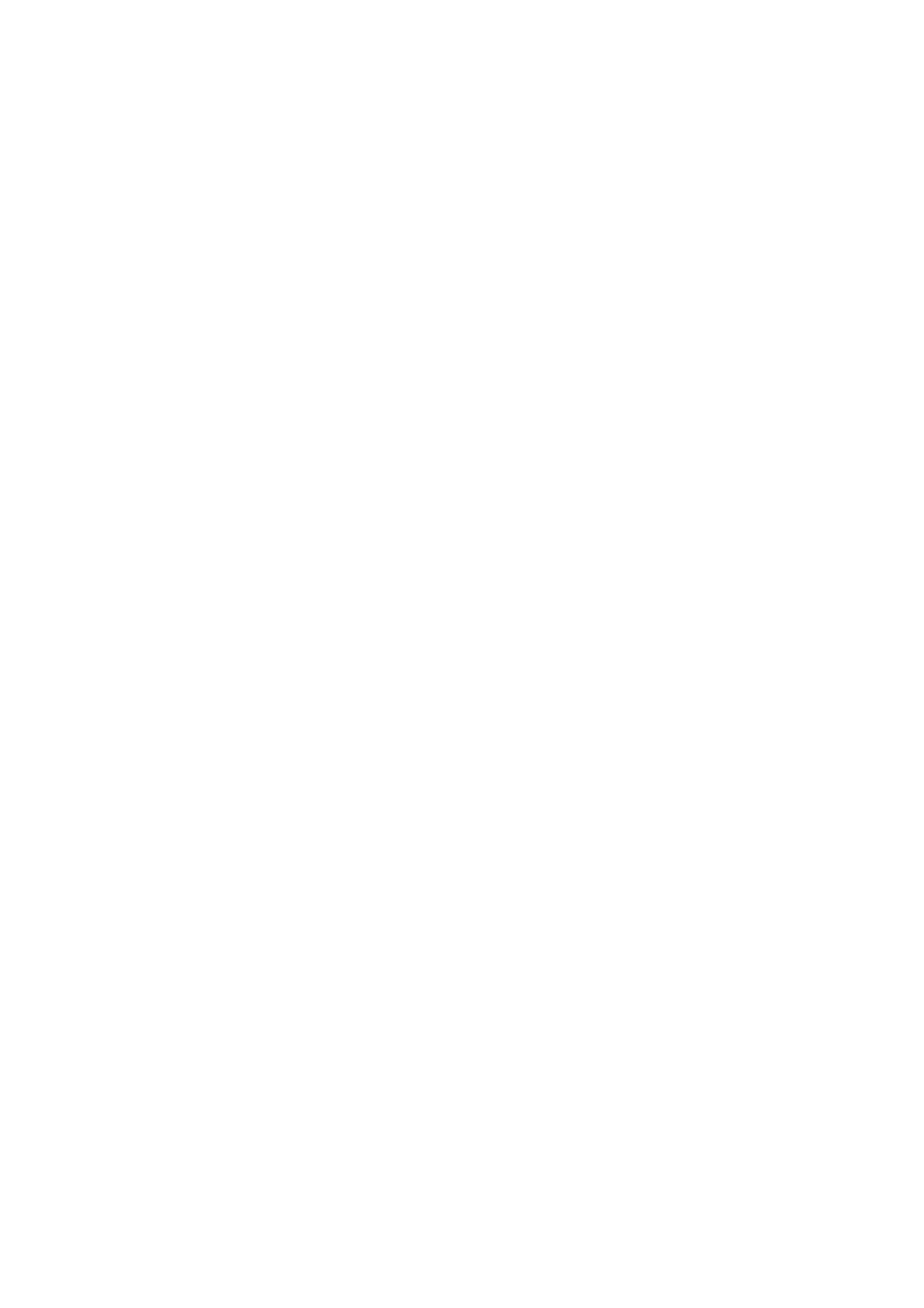# **REGULATIONS ON INDUSTRIAL DESIGNS**

#### **I. GENERAL PROVISIONS**

#### SUBJECT MATTER OF THE REGULATIONS

Article 1

These Regulations shall in detail provide for specific questions contained under the Law on Industrial Designs in relation to the procedures conducted before the State Intellectual Property Office (hereinafter referred to as: the Office).

#### **II. INDUSTRIAL DESIGN APPLICATION**

## CONTENTS OF INDUSTRIAL DESIGN APPLICATION

Article 2

- (1) The industrial design application shall contain:
	- 1. The express request for the registration of an industrial design;
	- 2. the name and forename or the corporate name of the applicant;
	- 3. the address of the applicant (street, street number, postal code, town, the State); the application may also indicate different means of communication with the applicant, such as the telephone number, facsimile number or electronic mail address;
	- 4. the nationality of the applicant, or the name of the State in which a legal entity has head office;
	- 5. a representation of a design in accordance with Article 3 to 11 under the Regulations, or a specimen of a design pursuant to Article 12 under the Regulations;
	- 6. indication of the product in which a design is intended to be incorporated or to which a design is intended to be applied; the indication of the product shall clearly distinguish the nature of the product and enable the classification of each product in one class pursuant to the Locarno Agreement Establishing an International Classification for Industrial Designs (hereinafter: the International Classification); for this purpose preferably using the terms

appearing on the list of products under the International Classification;

- 7. information identifying the authorised representative and a valid power of attorney, if the applicant has a representative; the provisions under subparagraph 2., 3.and 4.of the present paragraph shall apply accordingly to the representatives;
- 8. mention of the appointment of a common representative where a common application has been filed;
- 9. indication of a total number of designs where a multiple application has been filed;
- 10. the signature of the applicant or common representative, or the signature or seal of the representative, if the applicant has any.
- (2) An industrial design application may contain:
	- 1. Description in detail explaining a representation or a specimen of a design; a description may not exceed hundred words, it shall exclusively relate to those features appearing in a reproduction or on a specimen of a design and it may not contain statements relating to the novelty, individual character of the design or its technical value;
	- 2. request for deferment of publication of the registered industrial design specifying the period for which deferment has been requested;
	- 3. classification of the product (indication of the class) in which a design is intended to be incorporated or to which a design is intended to be applied in accordance with the International Classification;
	- 4. information identifying a designer or a team of designers; the provisions under paragraph (1) subparagraph 2., 3. and 4.of this Article shall apply accordingly to the designers;
	- 5. indication that a designer or a team of designers waive the right to be cited;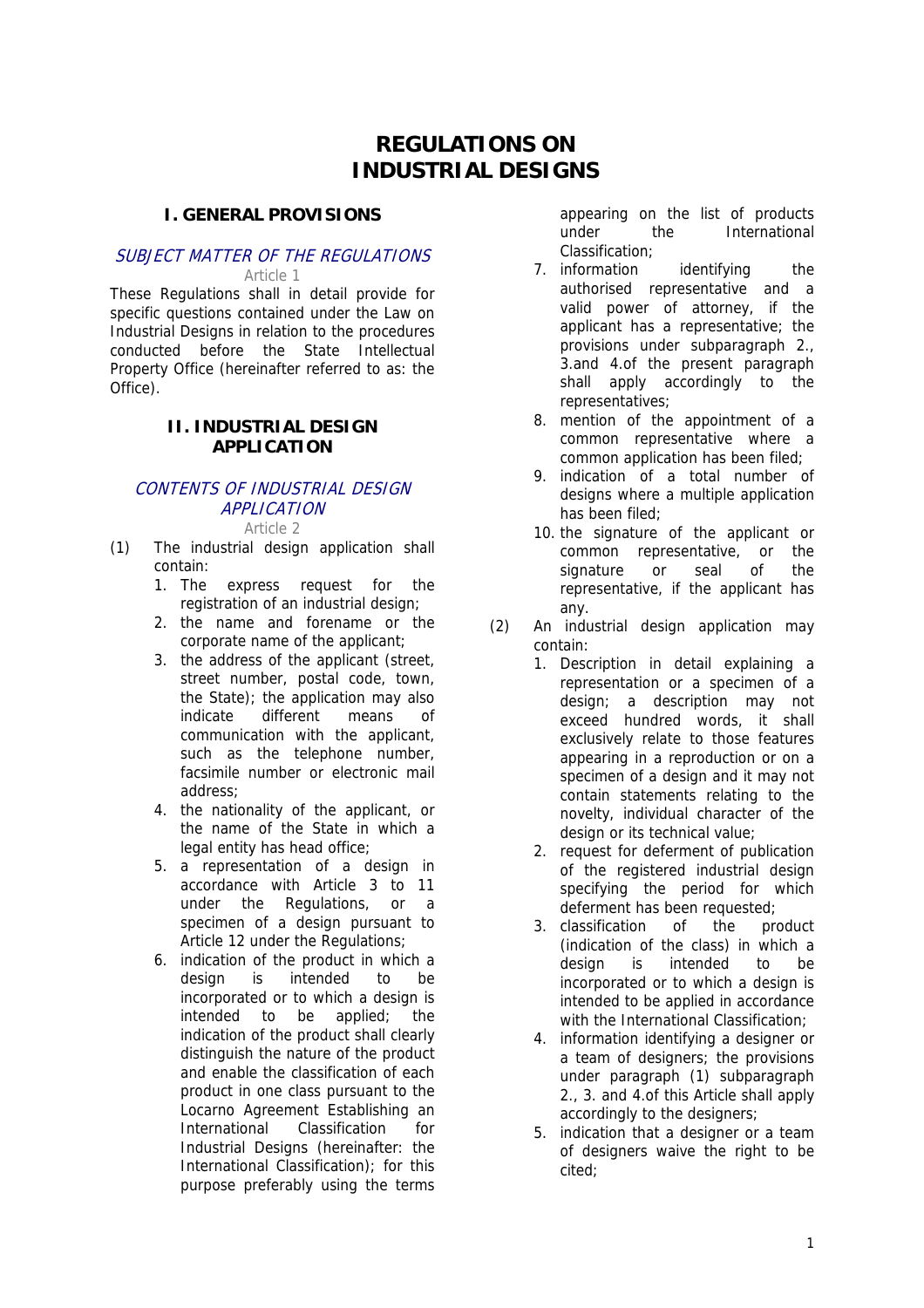- 6. information and the evidence of priority in accordance with Articles 29 and 30 under the Law on Industrial Designs;
- 7. indication that the application resulted from separation of a multiple application and the number of the original application.
- (3) Information pursuant to paragraph (1) and (2) under this Article shall be indicated on the prescribed industrial design application form being an integral part of the Regulations (the form D-1), except for the following contents of the application and the evidence appended thereto:
	- 1. A representation or a specimen of a design,
	- 2. valid power of attorney if the applicant has a representative,
	- 3. statement on the appointment of the common representative; the provisions pursuant to paragraph (1) subparagraph 2,3 and 4 under this Article shall likewise apply when indicating information identifying the common representative,
	- 4. statement of a designer or a team of designers that they waive their right to be cited, or a statement signed in manuscript by the applicant that a designer or a team of designers waive their right to be cited,
	- 5. evidence of priority.
- (4) Evidence on the paid fees and costs of procedure shall be attached to the industrial design application, in accordance with special provisions.
- (5) The Office shall submit to the party at her/his request a specimen of D-1 form and all the other forms prescribed under the Regulations.

#### REPRESENTATION OF DESIGN Article 3

- (1) The representation of a design filed under an industrial design application may consist of a graphic or a photographic reproduction of a design, either in black and white or in colour.
- (2) The representation of a design shall be filed on the prescribed D-2 form being an integral part of the Regulations. The form D-2 shall be of DIN A4 format, and the space used for the reproduction of a design shall not be larger than 26,2 x 17 cm and not smaller than 4 x 4 cm. A

margin of at least 2,5 cm shall be on the left-hand side of the sheet of paper. At the top of each sheet of paper the total number of designs under the application, the ordinal number of the design and the number of views shall be indicated pursuant to Article 8 paragraph 3.of the Regulations, and the applicant or the common representative. Graphic or photographic representations of a design shall be pasted or printed by electronic means on the space intended for the representation of designs.

(3) Where a design is disclosed by more than one graphic or photographic representation, the required number of copied forms shall be filed under the application, and each sheet of paper shall be numbered on the lower righthand side margin. Each specimen of the form may have only one graphic or photographic representation of the design. All the attached and numbered sheets of paper shall constitute one specimen of the form D-2.

#### Article 4

- (1) Graphic or photographic representations of a design shall have right angles and straight edges, may not be folded, marked or connected with the form by perforations.
- (2) No explanatory text or wording may be represented on the object of the graphic reproduction of a design, or near the object.
- (3) Graphic or photographic representations of a design shall disclose only a design of the product with no other object, accessory, person or animal.

#### Article 5

- (1) A graphic representation of a design may be attached in original or in electronic print out of such an original produced by electronic means or procedures, provided the quality thereof is identical to the original. The graphic representation of a design shall be adequate for reproducing.
- (2) The graphic representation of a design shall be of a quality production by means of drawing materials or by electronic means permitting continuous lines (uninterrupted), and having clearly distinguished characteristics. A threedimensional design shall preferably be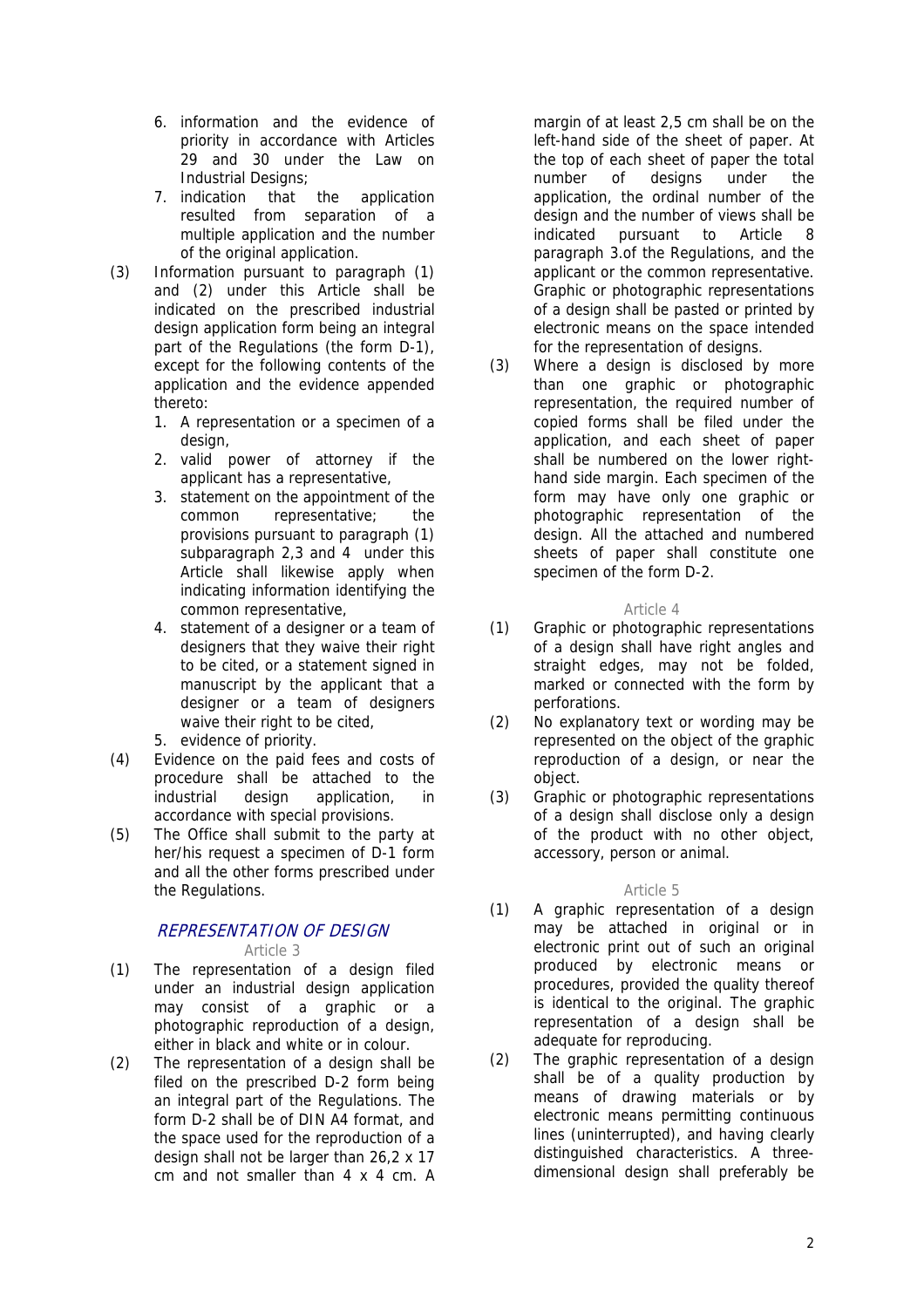represented in view/perspective containing nuances and shades in order to underline three-dimensional features.

- (3) The graphic representation of a design shall be reproduced on the white sheet of paper.
- (4) The graphic representation of a design shall not be a technical drawing, the subject matter of which is represented on cross-section or containing axis lines and dimensions.

#### Article 6

- (1) Under an industrial design application may be filed a photographic representation of a design or a reproduction thereof, produced by electronic means or procedures. Photographic representations and reproductions thereof shall be of a quality so that the characteristics of the design are clearly distinguished and adequate for reproducing. For the representation of a design no photocopy or photographic representation may be attached.
- (2) A design shall be represented on a neutral and a single colour background.
- (3) The attached photographic representation may not be retouched (with Indian ink, ink or correcting fluid).

#### Article 7

- (1) Where an industrial design application refers to a design consisting in a repeating surface pattern (ornament, pattern and similar), the representation of such a design shall disclose the complete pattern and a sufficient portion of the repeating surface.
- (2) Where an industrial design application refers to a design consisting in a typographic typeface, the representation of such a design shall consist in a string of all the letters of the alphabet, in both upper and lower case, and of all the Arabic numerals from zero to nine, with a text of five lines produced using that typeface, both letters and numerals being in the size pitch 16.

#### Article 8

(1) Where one graphic or photographic representation may not disclose all the novel and individual characteristics of the design, graphic or photographic representations shall be of adequate

number for this purpose, but a representation shall contain no more than six different views of the design. Where a specific portion of the attached representation of a design is not sufficiently distinguished, such a portion may be represented to the enlarged scale.

(2) Where the same design is represented with several graphic or photographic reproductions, they shall be each numbered separately, the numbering shall consist of numerals separated by a point, the numeral to the left-hand side of the point indicating ordinal number of the design, that to the right-hand side indicating the number of the view (example:1.1, 1.2, 1.3).

#### Article 9

- (1) Industrial design shall be registered and published in colour where a design in colour is filed under the industrial design application, and where a representation is filed in black and white technique, a design shall be registered and published in that technique.
- (2) For publishing an industrial design and issuing a Certificate for industrial design in colour, the best reproduction technique available at the Office shall be used. In the event of any dispute relating to nuances or colour shades in which a design is reproduced, the design of the product shall be characterised by an original representation of the design filed under the industrial design application.

#### Article 10

Under a procedure for the registration of an industrial design the right position of a design shall be considered such, in which the design is represented on the form D-2 filed under the industrial design application.

#### Article 11

- (1) In case of a multiple application for each design a separate graphic or photographic representation shall be submitted.
- (2) Where in the multiple application the same design is represented by several graphic or photographic representations, all the representations relating to the same design shall be numbered separately in the manner specified under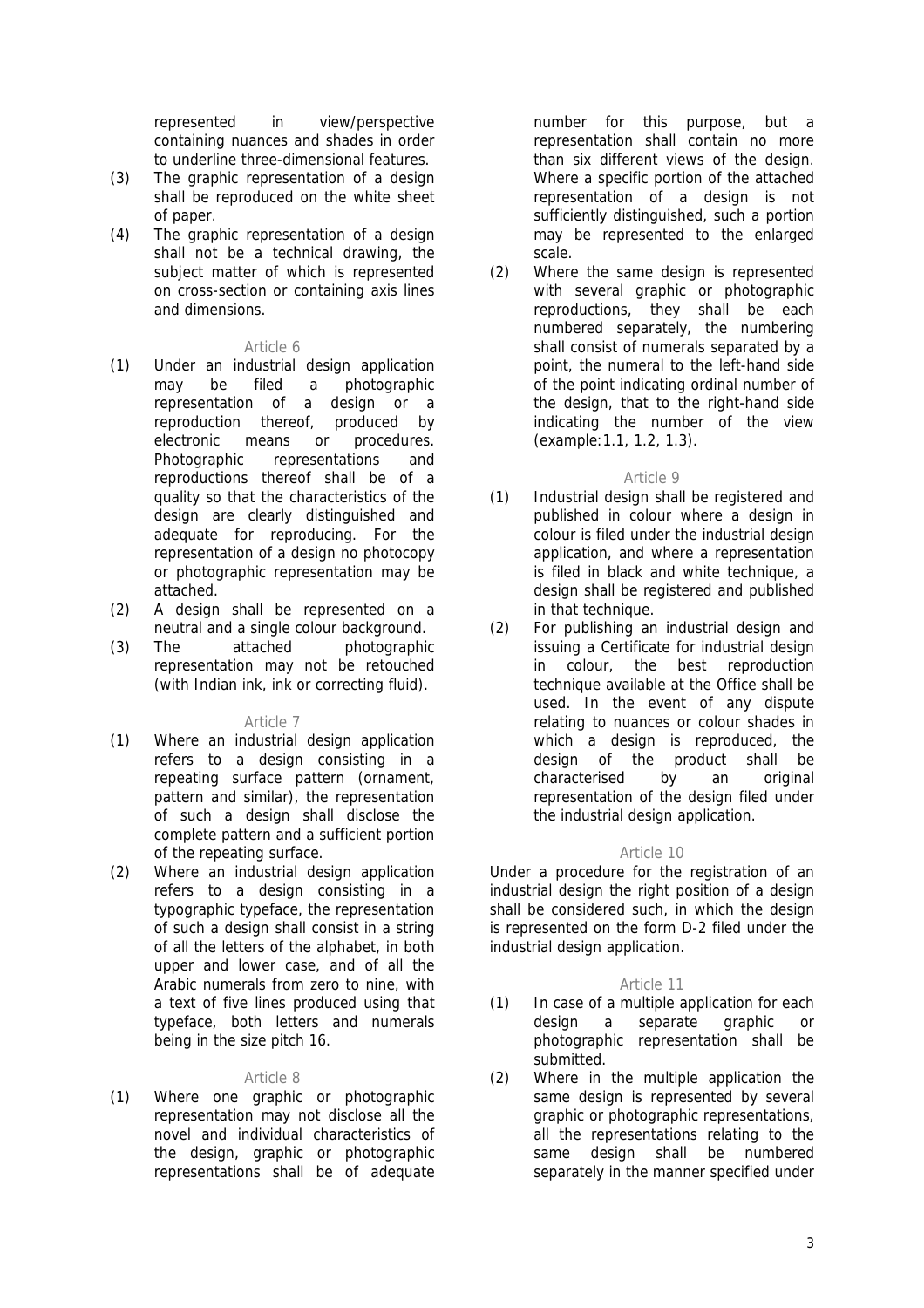Article 8, paragraph 2.of the Regulations  $(example: 1.1, 1.2, 1.3$  for the first design and 2.1, 2.2, 2.3 for the second design).

#### SPECIMEN OF DESIGN

Article 12

- (1) Where deferment for publication of a registered industrial design was requested under the application, and the subject matter of the application is a two-dimensional design, the representation of a design may be replaced by a specimen thereof.
- (2) An industrial design application and a specimen of a design shall be concurrently submitted to the Office.
- (3) The specimen of a design shall not exceed 26,2 x 17 cm in size, 100 gram in weight or 5mm in thickness, and shall be submitted pasted on the form D-2.
- (4) Specimens that are perishable or dangerous to store shall not be filed.
- (5) The specimen of a design shall be filed in three copies to the Office, and in the event of a multiple application three copies of the specimen shall be filed for each design.
- (6) Where an industrial design application is relating to a design pursuant to Article 7, paragraph (1) under the Regulations, the specimen of a design shall disclose the complete pattern and a sufficient portion of the repeating surface.

#### DIVISION OF MULTIPLE APPLICATION Article 13

- (1) Where an application is a multiple application requesting registration of several designs, and the products in which a design is intended to be incorporated or to which it is intended to be applied may not be classified in only one class pursuant to the International Classification, the Office shall call upon the applicant to divide the application and to pay full amount of the fees and costs of procedure in accordance with special provisions.
- (2) The Office shall, under the call pursuant to paragraph (1) of this Article, instruct the applicant for which design under a multiple application a new industrial design application shall be filed, or new applications in the event of more than one design, which shall be classified

under more than one class pursuant to the International Classification.

- (3) Where the applicant for a multiple application proceeds according to the call of the Office within the time limit specified pursuant to Article 32 paragraph (2) and (3) under the Law on Industrial Designs, the Office shall issue a decision on division of a multiple application.
- (4) Where the applicant for a multiple application fails to proceed within the set time limit upon the call of the Office, the application shall be rejected by a decision.

#### **III. REGISTERS**

# CONTENTS OF THE REGISTER OF INDUSTRIAL DESIGN APPLICATIONS

#### Article 14

In the register of industrial design applications the following information shall be entered:

- 1. Number of an industrial design application and in the event of a multiple application the number of each single design included in the multiple application and the indication of a total number of desians:
- 2. date of filing of the industrial design application;
- 3. information identifying the applicant pursuant to Article 2, paragraph (1) and sub-paragraph 2.,3.and 4.under the Regulations;
- 4. representation of a design or information that a representation was replaced by a specimen of a design:
- 5. indication of the product in which a design is intended to be incorporated or to which it is intended to be applied;
- 6. classification and sub-classification number pursuant to the International Classification;
- 7. information identifying the accredited representative pursuant to Article 2 paragraph (1) subparagraph 7.under the Regulations, if the applicant has any;
- 8. information identifying the common representative pursuant to Article 2 paragraph (3) subparagraph 3.under the Regulations in the event of a common application;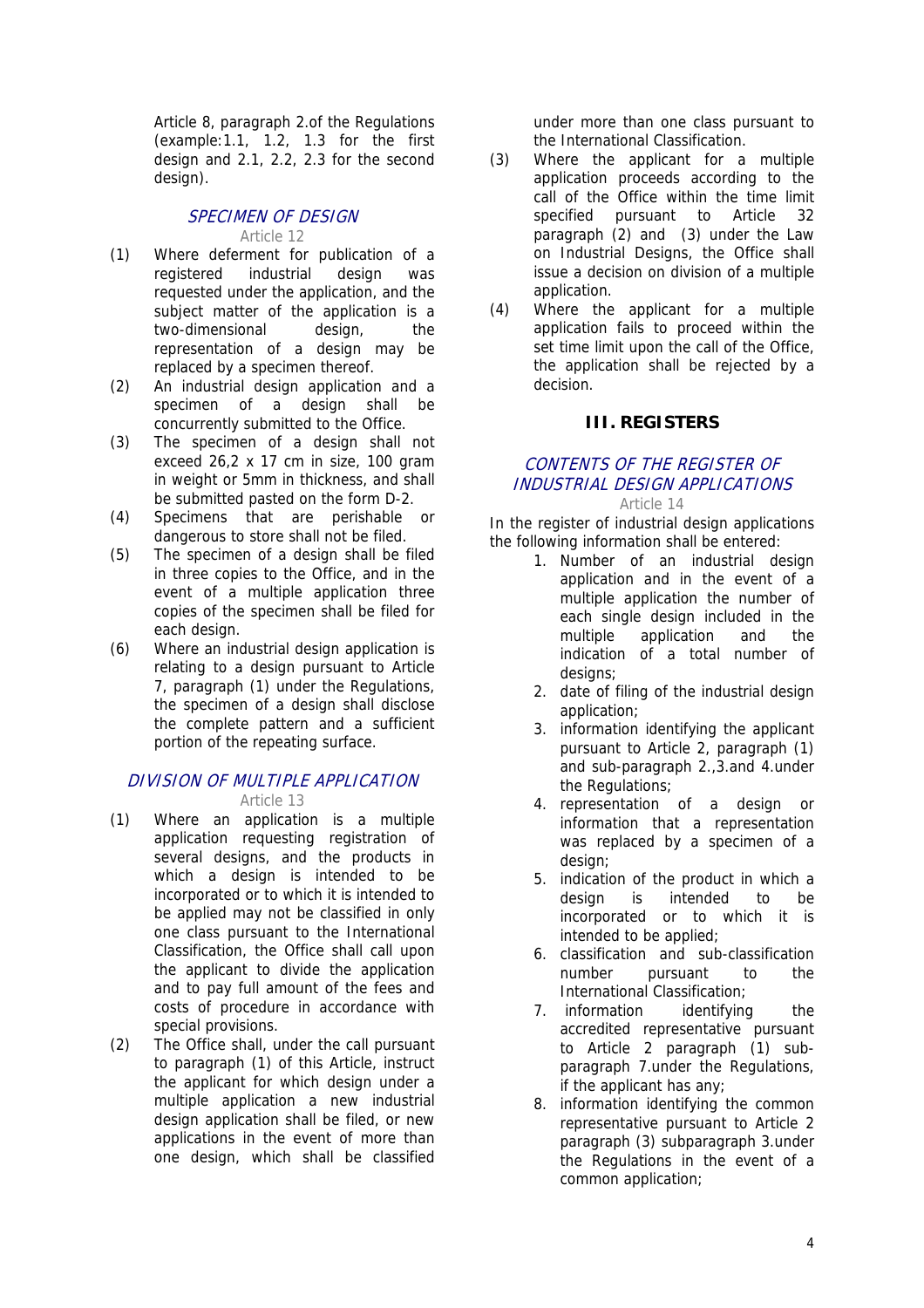- 9. information on deferment of publication indicating the period for deferment, where deferment has been requested;
- 10. information of priority where priority has been requested, such as :
	- the date and number of the first application and the name of the State in which the application was filed in the event of the Union priority right, or
	- the name of exhibition, the opening and closing date thereof and the date of the first disclosure of the product in which the design is incorporated or on which the design is applied in the event of exhibition priority right,
- 11. application, which is the subject matter of the registration resulting from a separation of a multiple application, shall contain information on the priority of the original application;
- 12. information identifying a designer or a team of designers pursuant to Article 2, paragraph (2) subparagraph 4 of the Regulations, or the information that a designer or a team of designers waive the right to be cited pursuant to Article 2 paragraph (3) subparagraph 4 under the Regulations;
- 13. information that a description of a design or a specimen of a design was filed under the application pursuant to Article 2, paragraph (2) subparagraph 1 of the Regulations;
- 14. information on the changes relating to an industrial design application indicating the date of the entry of changes in the register;
- 15. data on the paid fees and costs of procedure in accordance with special provisions.

#### CONTENTS OF THE REGISTER OF INDUSTRIAL DESIGNS Article 15

In the register of industrial designs the following information shall be entered:

- 1. The number of the industrial design application and the number of each single design included in a multiple application;
- 2. date of filing of the industrial design application;
- 3. number of the industrial design and the date of a decision for the registration of the industrial design and the entry of the industrial design into the register;
- 4. information identifying the holder of industrial design; the provisions under Article 2, paragraph (1) and subparagraph 2.,3.and 4.of the Regulations shall apply accordingly to a holder of an industrial design;
- 5. representation of a design or information that the representation of a design was replaced by a specimen;
- 6. the name of a product or a part of the product in which a design is incorporated or to which a design is applied
- 7. the classification and subclassification number pursuant to the International Classification;
- 8. information identifying the accredited representative pursuant to Article 2, paragraph (1)<br>subparagraph 7, under the subparagraph 7. under the Regulations, if the holder of industrial design has any;
- 9. the date of publishing industrial design in the Office Official Gazette;
- 10. information on deferment of the publication of industrial design and the date of expiration of the period for deferred publication, where deferment has been requested;
- 11. information on the granted priority right, such as;
	- the date and number of the first application and the name of the State in which the application was filed in the event of the Union priority right, or;
	- the name of exhibition, opening and closing date thereof, the date of the first disclosure of the product in which a design is incorporated or on which a design is applied in the event of an exhibition priority right
- 12. information identifying a designer or a team of designers pursuant to Article 2, paragraph (2), subparagraph 4 of the Regulations, or information that a designer or a team of designers waive their right to be cited pursuant to Article 2,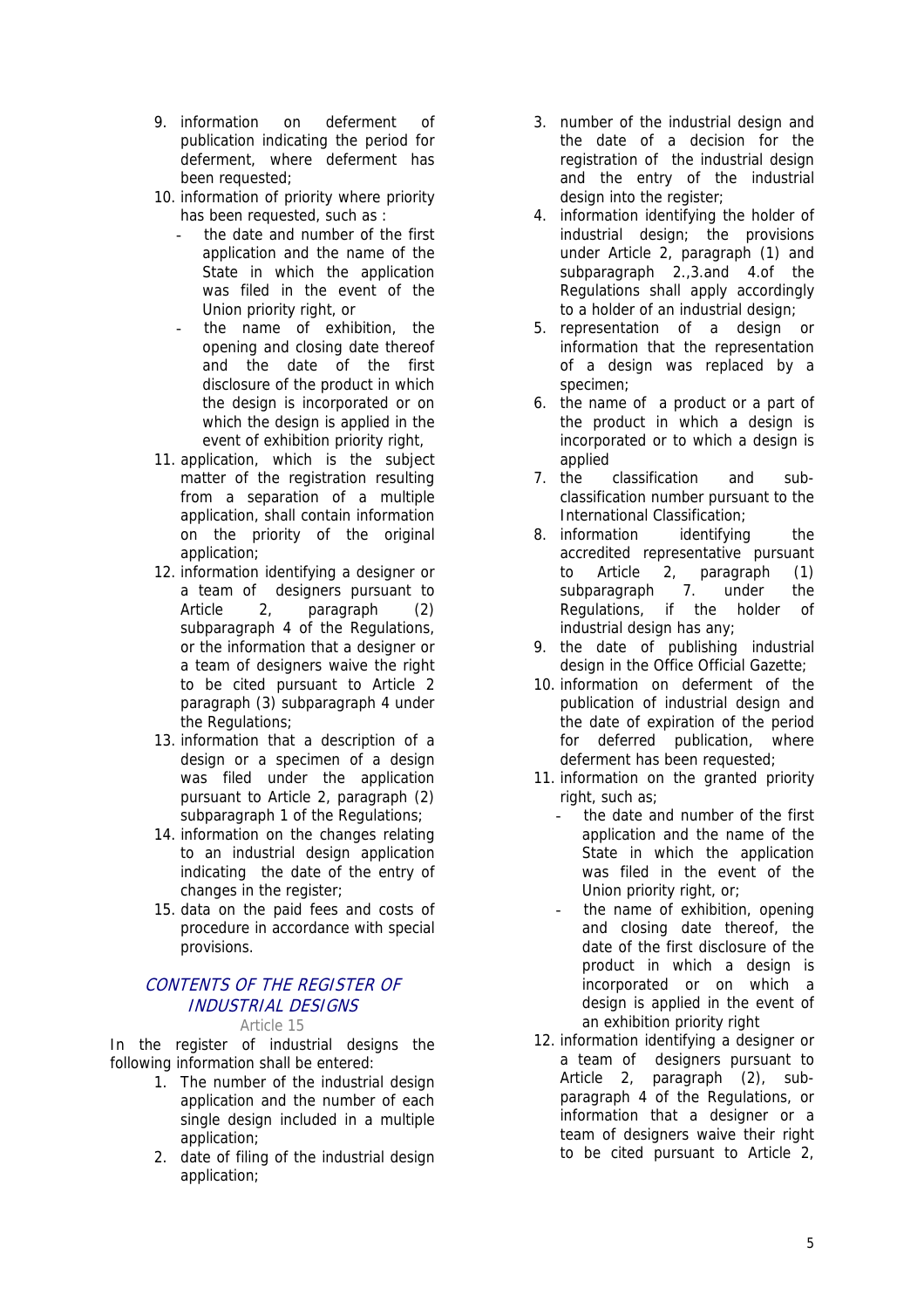paragraph (3), sub-paragraph 4 under the Regulations;

- 13. information that a description of a design or a specimen of a design is filed under an application pursuant to Article 2 paragraph (2), subparagraph 1.of the Regulations;
- 14. validity date for the protection of industrial design, and information on the renewal of protection of industrial design;
- 15. information on the changes relating to the registered industrial design indicating the date of changes entered in the Register
- 16. information on the expiration of an industrial design and the basis thereof;
- 17. information on a declaration of invalidity of an industrial design.
- 18. data on the paid fees and costs of procedure in accordance with special provisions.

#### **IV. PUBLICATION OF INDUSTRIAL DESIGN AND ISSUE OF CERTIFICATE FOR INDUSTRIAL DESIGN**

#### PUBLICATION OF INDUSTRIAL DESIGN Article 16

- (1) Information on the registered industrial design shall be published in the Office Official Gazette, as follows:
	- 1. Number of the industrial design and the date of a decision on the registration of the industrial design and the entry of the industrial design in the register;
	- 2. number of the industrial design application and the date of filing thereof;
	- 3. information identifying the holder of the industrial design (the name, forename, address and nationality in the event of a natural person, or the corporate name and the seat in the event of a legal entity);
	- 4. representation of the design;
	- 5. name of a product or a part of the product in which the design is incorporated or to which the design is applied,
	- 6. classification and sub-classification number under the International Classification;
- 7. information identifying the accredited representative if the holder of industrial design has any (the name, forename and address of a representative in the event of a natural person, or the corporate name and head office in the event of a legal entity);
- 8. information identifying a designer or a team of designers (the name, forename and address) except in the event a designer or a team of designers have waived their right to be cited);
- 9. information on the granted priority right, such as:
	- date and number of the first application and the name of the State in which the application was filed in the event of the Union priority right, or
	- the name of exhibition, opening and closing date thereof, the date of the first disclosure of the product in which a design is incorporated or on which a design is applied in the event of an exhibition priority right.
- (2) Where deferment of publication is requested, in the Office Official Gazette shall be published information pursuant to paragraph (1), sub-paragraph 1.,2.,3. and 7. under this Article, and information that publication deferment has been requested. Neither a representation of a design nor any particulars identifying the appearance of the design shall be published. On the expiration of the period for deferment, the industrial design shall be published in the first Office Official Gazette issued following the expiry of the mentioned period.
- (3) Where a representation of design characteristics is disputable due to technical limitations in publishing a graphic or a photographic reproduction, a design of the product shall be characterised by the original of a design representation filed under the industrial design application, to which any interested person shall have the right for inspection after its publication. Where a deferment of publication is requested, any interested person shall have the right for inspection only of bibliographical data concerning the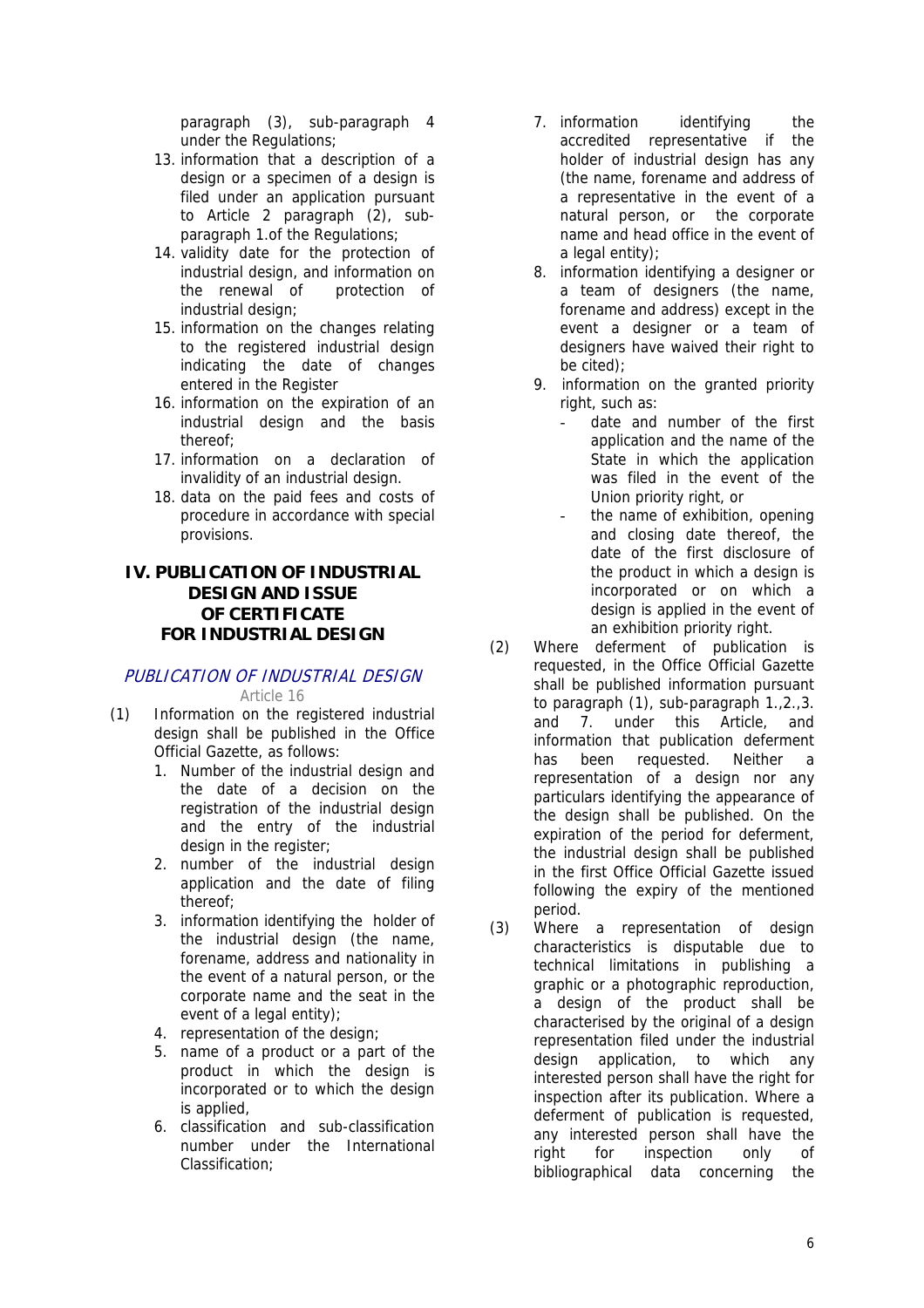industrial design provided for under paragraph (2) of this Article, and shall have no right for inspection of a representation nor of any particulars relating to the appearance of the design.

- (4) Information pursuant to paragraph (1) of this Article shall be indicated by INIDcodes to identify bibliographical data of an industrial design established by the World Intellectual Property Organisation (hereinafter: the INID-codes).
- (5) The Office shall republish the industrial design where at initial publication substantial deficiencies were found.

#### CONTENTS OF INDUSTRIAL DESIGN CERTIFICATE Article 17

- (1) Industrial design certificate shall contain the following information:
	- 1. Number of the industrial design and the date of a decision on the registration of industrial design and the entry of the industrial design into the register;
	- 2. number of the industrial design application and the date of filing thereof;
	- 3. information identifying the holder of the industrial design (the name, forename, address and nationality in the event of a natural person, or the corporate name and head office in the event of a legal entity);
	- 4. representation of a design:
	- 5. the name of a product or a part of the product in which the design is incorporated or to which the design is applied,
	- 6. classification and sub-classification number under the International Classification;
	- 7. information identifying a designer or a team of designers (the name, forename, address) except in the event a designer or a team of designers have waived their right to be cited;
	- 8. information on the granted priority right, such as:
		- date and number of the first application and the name of the State in which the application was filed in the event of the Union priority right, or;
- 9. name of exhibition, opening and closing date thereof, the date of the first disclosure of the product in which the design is incorporated or on which the design is applied in the event of exhibition priority,
- 10. date of publication of the industrial design in the Office Official Gazette;
- 11. information on deferment of the publication of the industrial design, where deferment was requested.
- (10) Information under paragraph (1) of this Article shall be indicated by INID-codes.
- (11) Where the industrial design is registered under a multiple application the Office shall issue a unique certificate or a single certificate for each registered industrial design, dependent on the request of the holder of the industrial design.

#### **V. ENTRY OF CHANGES INTO REGISTERS**

#### REQUEST FOR THE ENTRY OF CHANGES INTO REGISTER Article 18

- (1) The changes brought about after the date of filing the industrial design application and the changes on the registered industrial design shall be entered in the registers on the basis of a decision issued by the Office and at the request of a party for the registration of changes.
- (2) The entry of changes into the Register of industrial design applications or into the Register of industrial designs shall be lodged by a written request on the prescribed form being an integral part of the Regulations (D-3 form).
- (3) The form D-3 is intended for filing the following requests:
	- 1. request for the entry of changes of information identifying the applicant or the holder of an industrial design, brought about after the date of filing an industrial design application or after the registration thereof;
	- 2. request for the entry of a licence;
	- 3. request for the entry of the right in rem and execution;
	- 4. request for the entry of transfer of rights;
	- 5. request for the entry of other information relating to the legal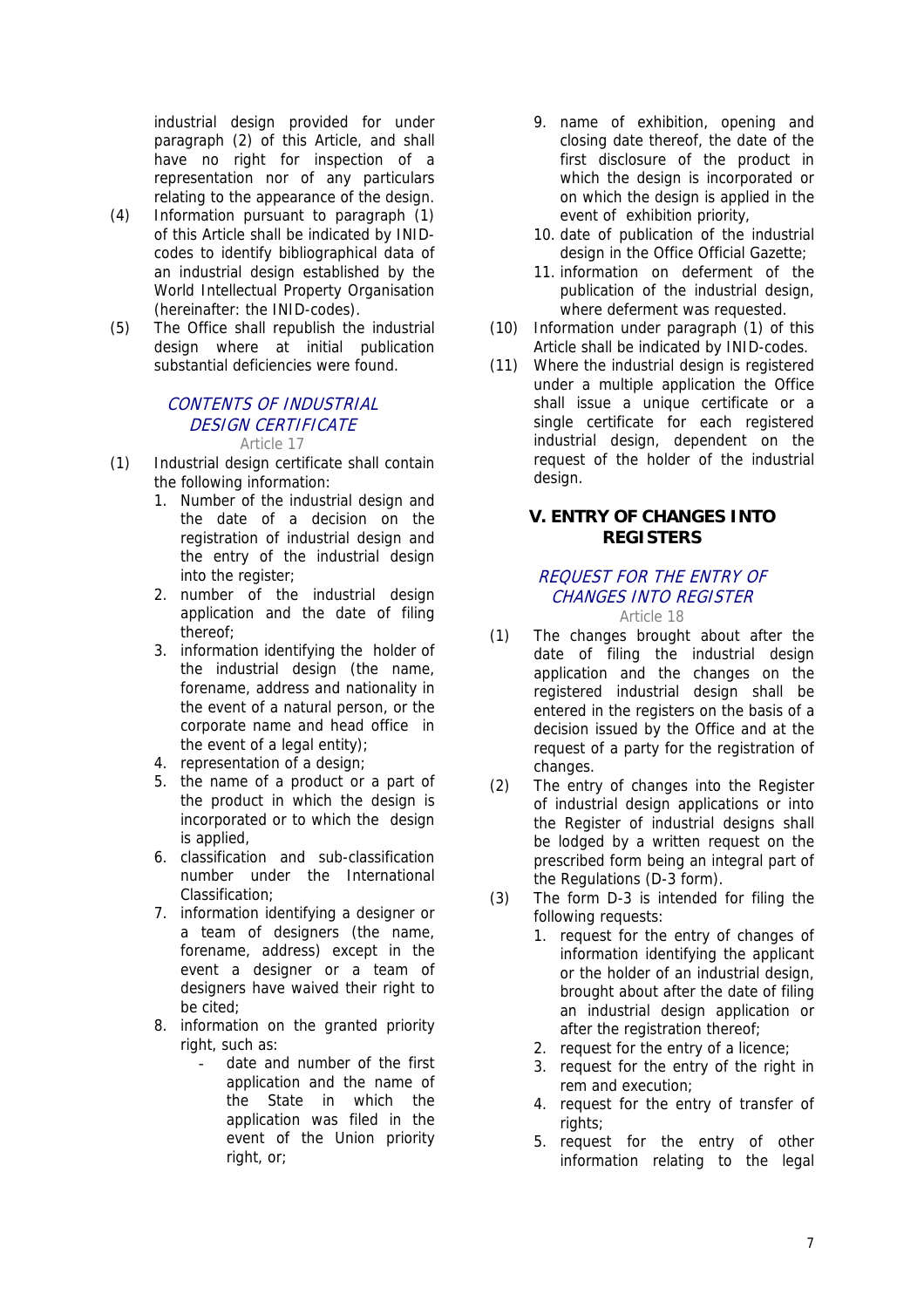status of the holder of an industrial design or a design as such.

#### CONTENTS OF REQUEST FOR ENTRY OF CHANGES Article 19

- (1) The request for the entry of changes into the register shall contain:
	- 1. Express request for the entry of changes into the register;
	- 2. number of the industrial design application or number of the industrial design;
	- 3. information identifying the applicant or the holder of the industrial design pursuant to Article 2, paragraph (2), subparagraph 2., 3. and 4 under the Regulations;
	- 4. information identifying the person filing the request; the provisions pursuant to Article 2, paragraph (1), subparagraph 2., 3.and 4.under the Regulations shall apply accordingly to the person filing the request;
	- 5. information identifying the accredited representative, in compliance with Article 2, paragraph (1) subparagraph 7.under the Regulations if the person filing the request has any;
	- 6. information on the type of a change which is a subject matter of the registration, and the contents of the change indicating all the new information for which the entry is requested;
	- 7. signature of the person filing the request, or the signature and seal of the representative, if any.
- (2) The request pursuant to paragraph (1) of this Article shall be accompanied by:
	- 1. .Evidence of the legal basis for a change for which the entry into the register has been requested;
	- 2. valid power of attorney if the person filing the request has a representative;
	- 3. evidence of the paid fees and costs of procedure in accordance with special provisions.

#### **VI. RENEWAL OF PROTECTION FOR INDUSTRIAL DESIGN**

# APPLICATION FOR RENEWAL OF PROTECTION FOR INDUSTRIAL DESIGN

Article 20

- (1) Information on the renewal of protection for industrial design shall be entered in the Register of industrial designs based on a decision issued by the Office at the request of the party applying for the renewal of protection.
- (2) The application for the renewal of protection for the industrial design shall be filed on the prescribed form, which is an integral part of the Regulations (D-4 form).

#### CONTENTS OF APPLICATION FOR RENEWAL OF PROTECTION FOR INDUSTRIAL DESIGN Article 21

- (1) The application for the renewal of protection for the industrial design shall contain:
	- 1. Express request for the renewal of protection for industrial design;
	- 2. number of an industrial design or the number of industrial designs under a multiple application for which a renewal of protection has been requested;
	- 3. information identifying the holder of an industrial design; the provisions under Article 2, paragraph (1), subparagraph 2.,3.and 4.of the Regulations shall apply accordingly to the holder of an industrial design;
	- 4. information identifying the accredited representative, pursuant to Article 2, paragraph (1), subparagraph 7.under the Regulations, if the applicant has any;
	- 5. signature of the applicant or the signature and seal of the representative, if the applicant has any.
- (2) The application for the renewal of protection for industrial shall be accompanied by:
	- 1. Valid power of attorney if the applicant has a representative,
	- 2. evidence on the paid fees and costs of procedure in accordance with special provisions.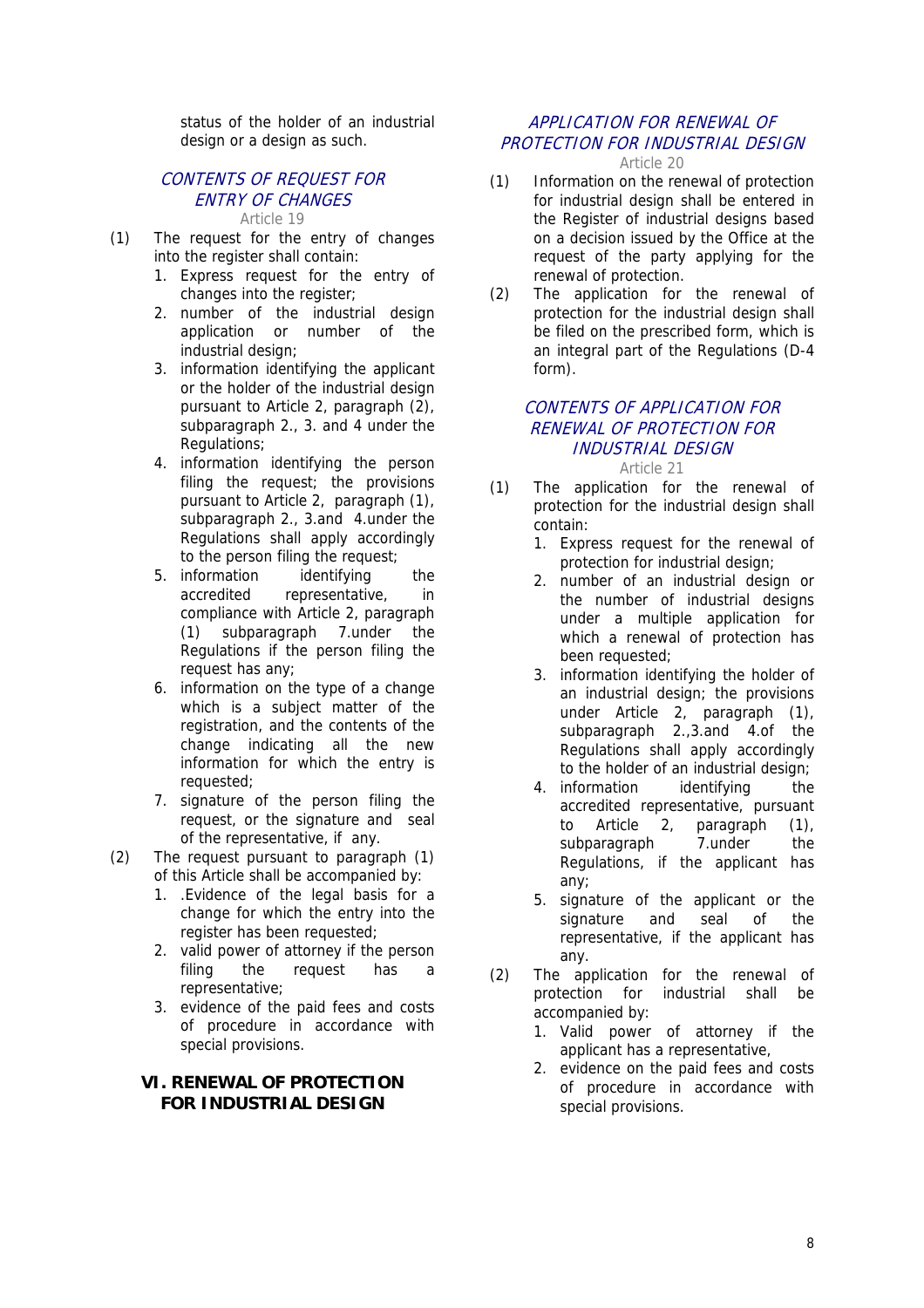#### **VII. REQUEST FOR DECLARATION OF INVALIDITY OF INDUSTRIAL DESIGN**

#### CONTENTS OF A REQUEST FOR A DECLARATION OF INVALIDITY OF INDUSTRIAL DESIGN Article 22

- (1) The request for a declaration of invalidity of the industrial design shall contain:
	- 1. Express request for a declaration of invalidity of an industrial design,
	- 2. number of an industrial design in relation to which the request is filed, and information identifying the holder thereof (the name and address in the event of a natural person, or the corporate name and head office in the event of a legal entity),
	- 3. information identifying the applicant; the provision under Article 2, paragraph (1), subparagraph 2, 3 and 4 of the Regulations shall apply accordingly to the applicant;
	- 4. information identifying the accredited representative pursuant to Article 2, paragraph (1), subparagraph 7.under the Regulations, if the applicant has any,
	- 5. the reasons for filing the request pursuant to Article 9 under the Law on Industrial Designs referring to the facts and evidence on which the request is grounded,
	- 6. signature of the applicant, or the signature and seal of the representative, if the applicant has any.
- (2) The request pursuant to paragraph (1) of this Article shall be accompanied by:
	- 1. Evidence on the reasons for declaration of invalidity of an industrial design,
	- 2. valid power of attorney if the applicant has a representative,
	- 3. evidence on the paid fees and costs of procedure in accordance with special provisions.
- (3) Where the request pursuant to paragraph (1) of this Article is filed according to Article 9, subparagraph 2.of the Law on Industrial Designs for the reasons of non-compliance of the

registered industrial design with the requirements of novelty referred to in Article 4, or individual character under Article 5 of the Law on Industrial Designs, under a request shall be filed a representation of an earlier design and appropriate documentation proving that the design was made available to the public before the date of filing the application for an industrial design, or if priority right was claimed before the date of the granted priority.

- (4) Where the request pursuant to paragraph (1) of this Article is filed pursuant to Article 9, subparagraph 4.under the Law on Industrial Designs, under the request shall be filed a representation of an earlier design and information necessary to identify the type of the design, and documentation proving that the person filing the request is the applicant or the holder of prior right thus being authorised for filing the request for a declaration of invalidity of the industrial design, in accordance with Article 44, paragraph (6) under the Law on Industrial Designs.
- (5) Where the request pursuant to paragraph (1) of this Article is filed according to Article 9, subparagraph 5.of the Law on Industrial Designs, under the request shall be filed a representation of a distinctive sign and information necessary to identify the distinctive sign, and documentation proving that the person filing the request is the holder of a prior right on a distinctive sign thus being authorised for filing a request for a declaration of invalidity of the industrial design in compliance with Article 44, paragraph (7) under the Law on Industrial Designs.
- (6) Where the request pursuant to paragraph (1) of this Article is filed according to Article 9, subparagraph 6.of the Law on Industrial Designs, under the request shall be filed the evidence identifying a copyrighted work as the subject matter of infringement and the kind of unauthorised use of this work, and the documentation proving that a person filing a request is the author or the holder of a copyright thus being authorised for filing the request for a declaration of invalidity of an industrial design pursuant to Article 44, paragraph (7) under the Law on Industrial Designs.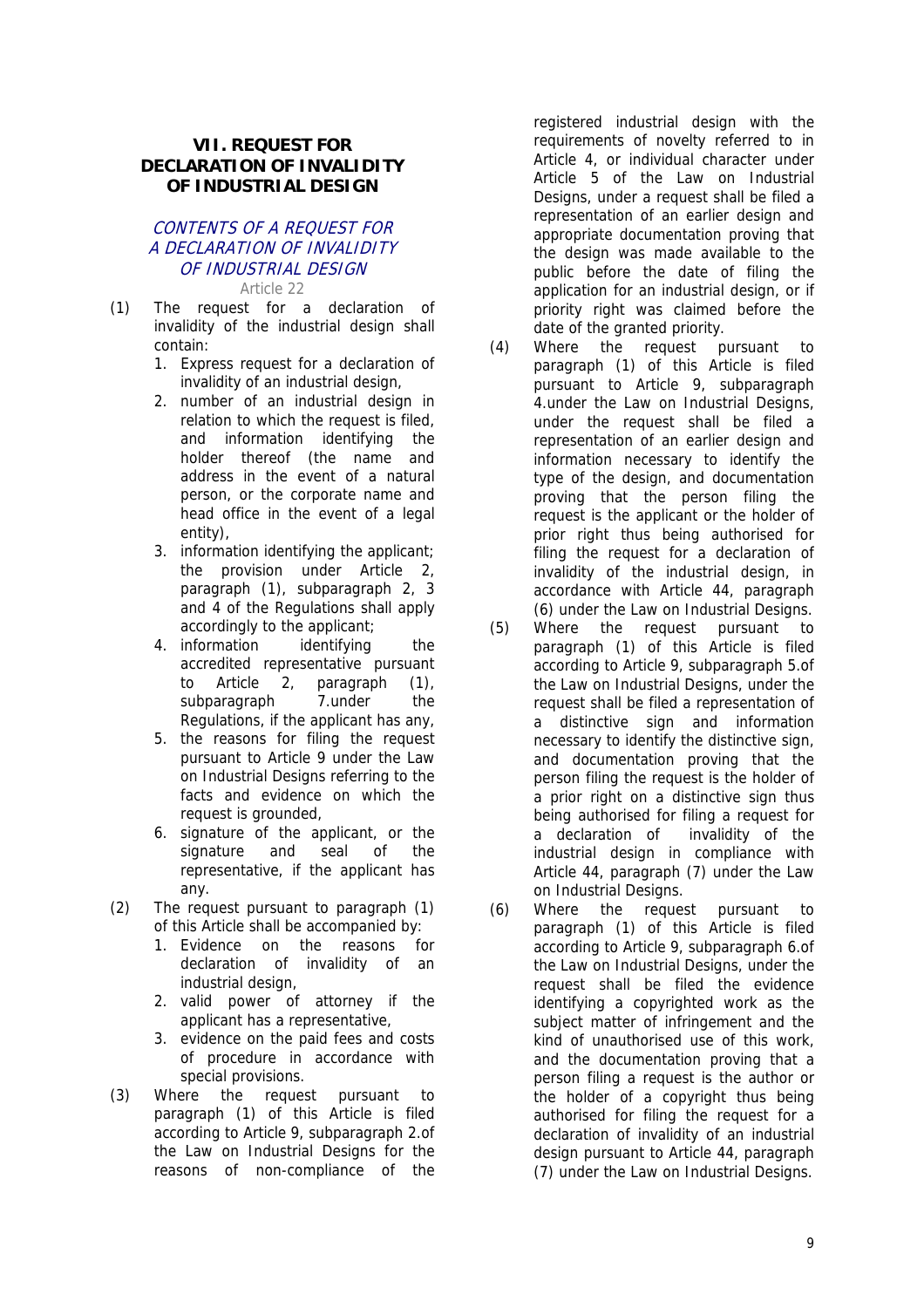#### **VIII. EXPIRATION OF INDUSTRIAL DESIGN**

#### Article 23

- (1) Expiration of the industrial design shall be entered in the Register for industrial designs based on a decision issued by the Office.
- (2) In the Office Official Gazette shall be published the following information on the expiration of the industrial design: 1. Number of the industrial design,
- (3) . information identifying the holder of the industrial design (name, forename, address and nationality, in the event of a natural person, or the corporate name and head office in the event of a legal entity),
	- 1. expiration date of the industrial design.

#### **IX. FINAL PROVISIONS**

#### EXPIRATION OF OTHER PROVISIONS

#### Article 24

Notwithstanding the provisions pursuant to Article 59, paragraph (1) and (4) under the Law on Industrial Designs, upon the entry into force of this Regulations, the provisions under the Regulations on Industrial Designs ("Official Gazette", number 146/99) and the pertinent forms as an integral part thereof, shall expire.

#### ENTRY INTO FORCE OF THIS REGULATIONS Article 25

The present Regulations shall enter into force on the date of its publication in the "Official Gazette".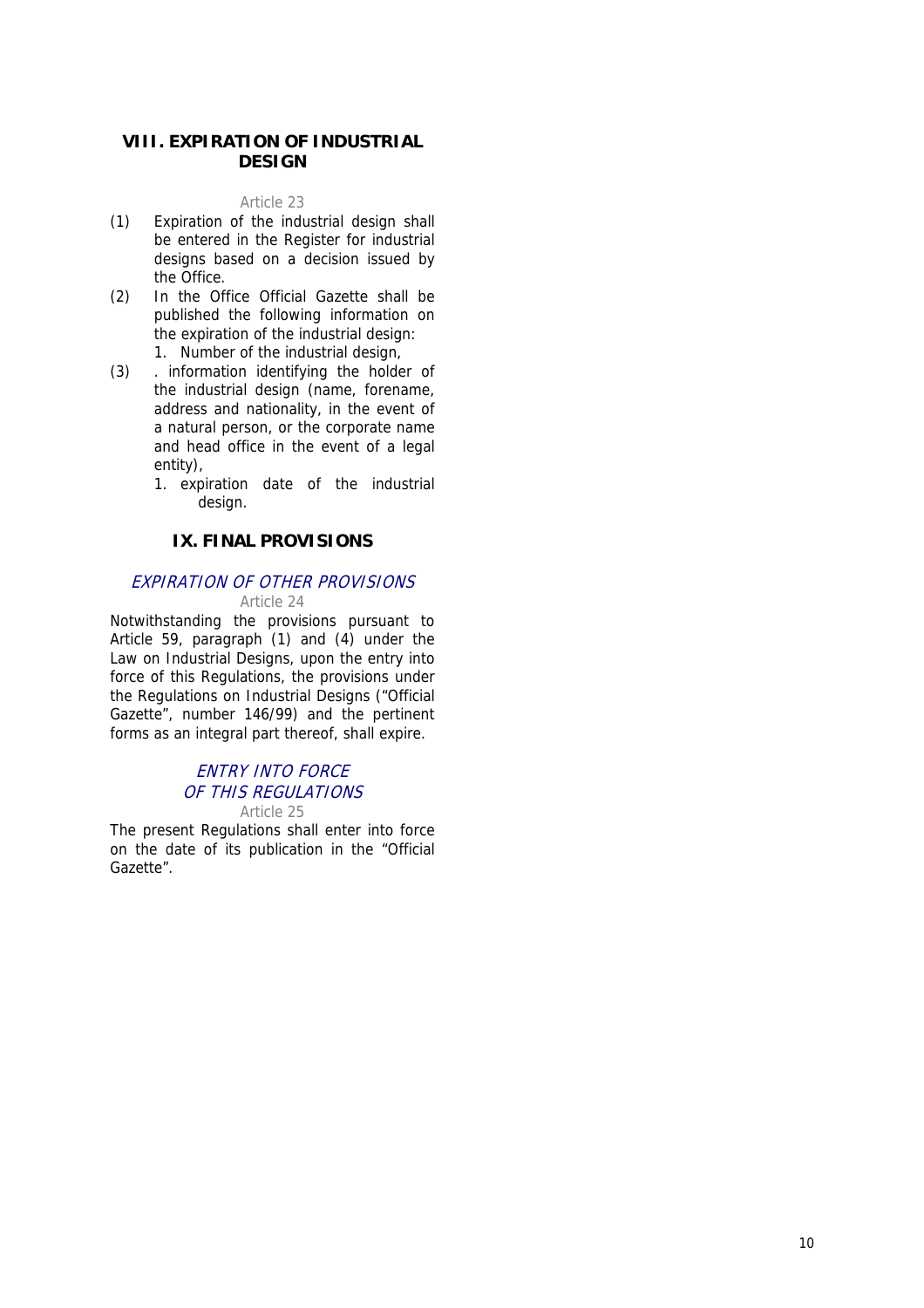# **REGULATIONS SUPPLEMENTING THE INDUSTRIAL DESIGN REGULATIONS**

#### Article 1

In the Industrial Design Regulations ("Official Gazette", No. 72/2004), in Article 5, below paragraph 4, paragraph 5 is added to which reads:

"(5) Without prejudice to the provision of paragraph 2 of this Article, the representation of a design may contain dashed lines, if such lines mark the visible parts of the design for which the protections is not sought in the proceedings in question."

#### Article 2

In Article 14, below subparagraph 15, subparagraphs 16 and 17 are added which read:

"16. date when the procedural order on dismissing the industrial design application or the date the decree dismissing the registration of the industrial design was rendered, if such decisions were rendered,

17. data on the appeal against the decision of the Office, if the appeal was submitted, being:

- data on the appellant; the provisions of Article 2, paragraph 1, subparagraphs 2, 3 and 4 of these Regulations apply mutatis mutandis to the appellant,
- the number and date of the decision of the Office which is appealed,
- the date on which the appeal is received,
- data on the attorney, if the appellant has one; the provisions of Article 2, paragraph 1, subparagraph 7 of these Regulations apply mutatis mutandis to the attorneys in the appeal proceedings,
- data on paid fees and costs of proceedings for submitting the appeal,
- date and type of decision rendered on the appeal."

#### Article 3

In Article 15, below subparagraph 18, subparagraph 19 is added which reads: "19. data on the appeal against the decision of the Office, id the appeal was submitted, being:

- data on the appeal; the provisions of Article 2, paragraph 1, subparagraphs 2, 3 and 4 of these Regulations apply mutatis mutandis to the appellant,
- the number and date of the decision of the Office which is appealed,
- the date on which the appeal is received,
- data on the attorney, if the appellant has one; the provisions of Article 2, paragraph 1, subparagraph 7 of these Regulations apply mutatis mutandis to the attorneys in the appeal proceedings, – data on paid fees and costs of proceedings for submitting the appeal,
- date and type of decision rendered on the appeal."

#### $ArtichA$

Below Article 22, new chapter VIII is added, the title and Article 22a which read:

#### "VIII APPEAL

#### Appeal proceedings

#### Article 22a

- (1) Appeal proceedings are initiated by submitting the appeal to the Board of Appeal.
- (2) The appeal referred to in paragraph 1 of this Article shall contain:
	- 1. an express indication that the appeal is being submitted,
	- 2. data on the appellant (for natural persons: name, surname and address, and for legal persons: the company name and the seat),
	- 3. the classification number of the decree which is appealed,
	- 4. the registration number of the industrial design application or the registration number of the industrial design,
	- 5. an indication on whether the decree is appealed in its entirety or certain parts thereof, and explained reasons for the appeal, together with the necessary evidence.
- (3) The proof on the paid administrative fee and costs of proceedings shall be submitted along with the appeal, in accordance with the special regulation.
- (4) The appeal shall be submitted in two copies directly or shall be sent to the Office by mail; thought the Secretariat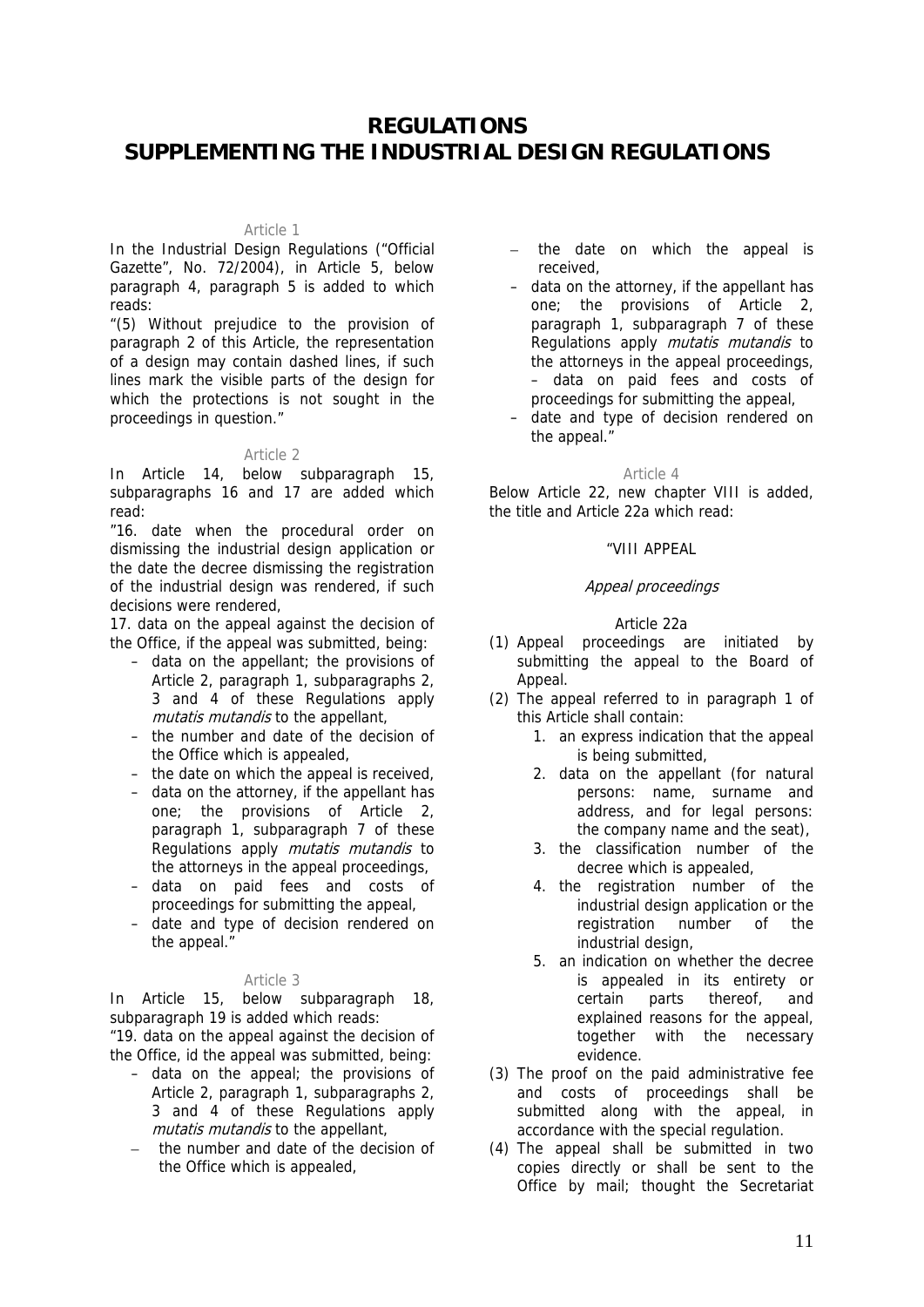referred to in Article 91, paragraph 5 of the Patent Act ("Official Gazette", Nos. 173/2003, 87/2005 and 76/2007) the Office will forward the appeal to the Board of Appeal."

The former chapter VIII is renumbered into chapter IX.

#### Article 5

Below Article 23, chapter is added, the title and Article 23a which read:

#### "X COMMUNITY DESIGN APPLICATION"

#### Submitting a Community design application thought the Office

#### Article 23a

(1) If the application for registration of the Community design (hereinafter: "Community design application") is submitted through the Office, the applicant shall submit the proof on payment of the administrative fee and costs related to forwarding the Community design application to the Office for Harmonisation in the Internal Market along with the appeal, in accordance with the special regulation.

(2) If the prescribed administrative fees and costs related to forwarding the Community design application have not been when the appeal was submitted, and if they are not paid and the proof on their payment is not submitted within 14 days from the day of receipt of the Community design application in the Office, it shall be assumed that the applicant has withdrew the Community design application."

The former chapter IX is renumbered into chapter XI.

#### Article 6

These Regulations shall enter into force on the day of its publication in the "Official Gazette", with the exception of Articles 2, 3 and 4 of these Regulations which shall enter into force on 1 June 2008 and Article 5 of these Regulations which shall enter into force on the day the Republic of Croatia accedes to the full membership of the European Union.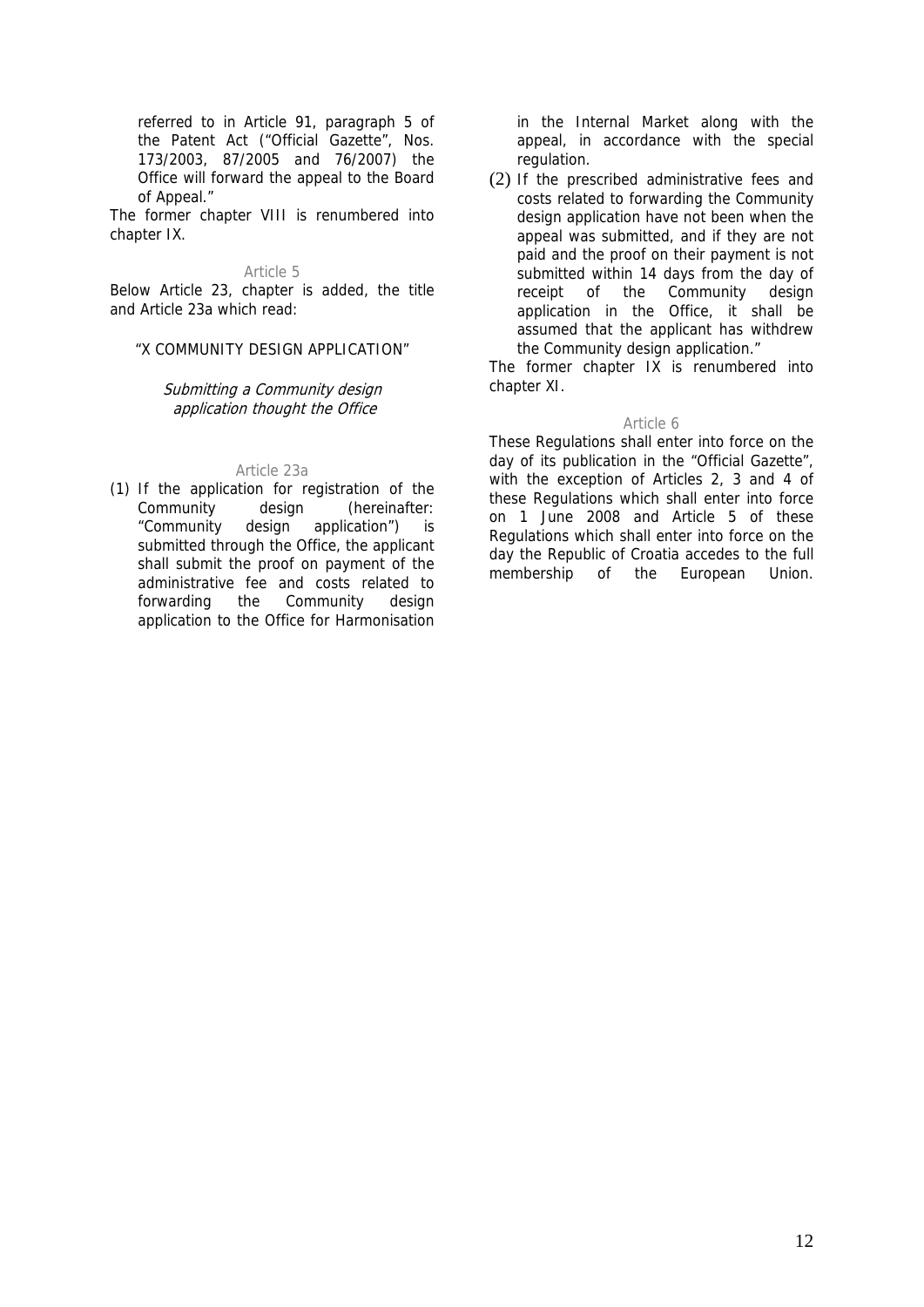# **REGULATIONS ON AMENDMENTS TO THE REGULATIONS ON INDUSTRIAL DESIGNS\*\***

#### Article 1

In the Regulations on Industrial Designs ("Official Gazette" Nos. 72/2004 and 117/2007), in Article 14 paragraph (1) item 16, the Croatian word translated as "the procedural order" is replaced by another Croatian word translated as "a decision".

In item 17, the Croatian word translated as "the decision" is replaced by another Croatian word translated as "the decision".

Article 2

In Article 18 paragraph (3) item 3, the words "and execution" are deleted.

Article 3 In Article 23a, paragraph (2) is deleted.

Article 4

After Article 23a, a new title XI. as well as headings and Articles 23b and 23c are added to read:

#### "XI. GENERAL PROVISIONS

#### *Submission of Communications*

- "(1) A communication may be submitted to the Office by personal delivery or by post.
- (2) If the Officehasreasonstodoubtthecompleteness or authenticity of the communication submitted in photocopy, it may order by a conclusion the submission of its original within a period of 30 days from the receipt of the conclusion.
- (3) If the person who submitted the communication complies with the conclusion referred to in paragraph (2) of this Article, the date on which the photocopy of the communication is submitted to the Office shall be considered as the date of the receipt of the communication.
- (4) If the person who submitted the communication fails to comply with the conclusion referred to in paragraph (2) of this Article within the prescribed time limit, it shall be considered that the Office has not received the communication."

*"Filing of an application in electronic form*

#### Article 23c

- (1) An application for the registration of an industrial design may be filed in electronic form by using an e-filing service available at the web site of the Office.
- (2) The Office shall publish at its web site technical pre-conditions for the realization of electronic communication for filing an application in accordance with paragraph (1) of this Article. The applicant who wishes to file an application in accordance with paragraph (1) of this Article shall ensure technical pre-conditions required for filing applications and other data or attachments by electronic means. The Office shall ensure the required software and hardware support for receiving applications and other data or attachments by electronic means.
- (3) When filing an application and other data or attachments in accordance with paragraph (1) of this Article, the applicant shall use qualified certificates, issued by an authorized legal person, registered for issuing certificates.
- (4) The application filedinaccordancewithparagraph (1) of this Article shall be considered received by the Office, where the advanced electronic signature has been verified by an automatic action.
- (5) Upon the receipt of a successfully received application in accordance with paragraph (1) of this Article, the Office shall notify the applicant by e-mail of the receipt of the application, indicating a temporary file number, as well as the date and time of the receipt.
- (6) If the application is filed in accordance with paragraph (1) of this Article, the attachments which shall accompany the application shall be filed in the same manner. The applications filed electronically and carrying an advanced electronic signature shall be considered as signed by a hand-written signature.
- (7) The attachments accompanying the application filed in accordance with paragraph (1) of this Article shall be considered as original documents, and the applicant shall guarantee by the

<sup>\*\*</sup>NN 66/2011, in force from June 15, 2011